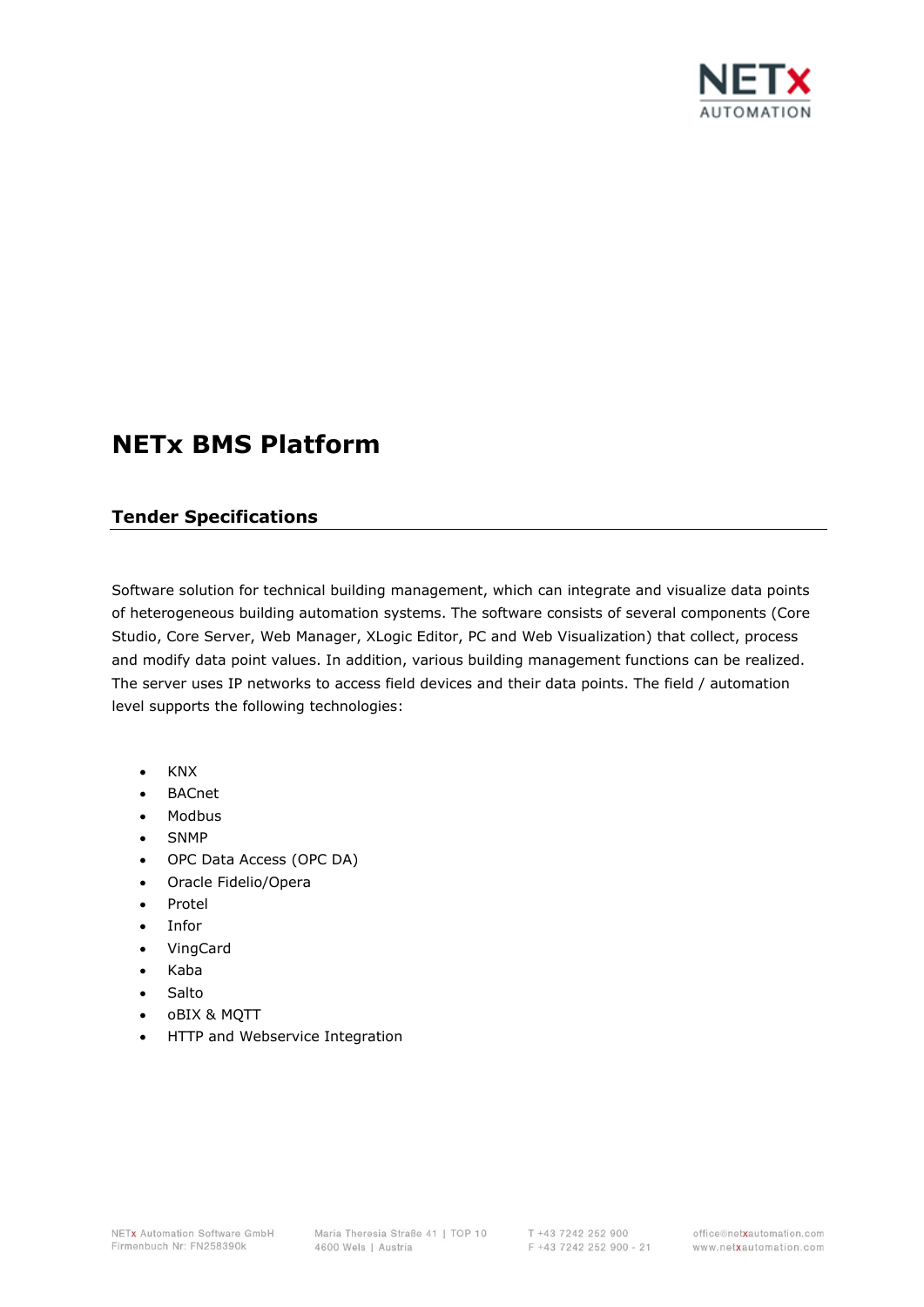

KNXnet / IP tunneling or KNXnet / IP routing is used for the connection to the KNX network. The KNXnet / IP Security extension is also supported. Access is via one or more KNXnet / IP routers and / or interfaces. All official KNX data point types (KNX DPTs) are supported. In addition, non-standardized DPTs can be added. The KNX configuration can be imported directly from ETS using an ETS app. Several ETS projects can be integrated in a single server. When using the ETS app, the entire ETS project is available in the server (group addresses, communication objects, KNX devices, topology, buildings and systems of vision). KNX devices can be monitored by heartbeat mechanism.

The BACnet interface uses BACnet / IP for communication with BACnet devices and their BACnet objects. Using BACnet / IP routers, BACnet devices can be integrated from any BACnet media (MS / TP, ...). An online discovery tool for searching BACnet devices and their objects is provided. In addition, the BACnet offers

Server interface the possibility to create own BACnet objects in the server. Using this server interface, any data points (even non-BACnet data) can be mapped to BACnet objects and made available for access by third-party BACnet clients.

The Modbus interface uses Modbus / TCP to access Modbus devices and their data points. Using Modbus TCP Gateways, Modbus / RTU devices can also be integrated. Configuration of manufacturer-dependent Modbus implementations (memory layout, register types, Modbus service types to be used, etc.) is possible. In addition, the Modbus interface supports the integration of native Modbus / RTU devices over TCP / IP or UDP / IP using standard IP-to-RS485 converters. The SNMP interface supports SNMP version 1, 2, and 3. SNMP data points can be polled at a definable time interval. In addition, SNMP can be processed.

The Fidelio / Opera and Protel interface uses the FIAS protocol for the inclusion of property management systems. Information about hotel rooms (booking status, room status, ...) and hotel guests can be requested via this interface. Information such as room status and messages can be exchanged bidirectionally. The Fidelio / Opera interface is certified by ORACLE.

Additional interfaces to property management systems such as Infor are also available. The interfaces like VingCard, Kaba or Salto offer the possibility to integrate electronic door lock systems. Using this interface, door events (guest entry, personnel entry, door open, door closed) can be received.

Also possible is the integration of data from HTTP servers and / or web service gateways. Thus, data and other information can be integrated by online services.

Data from IoT devices can be integrated via the MQTT interfaces. MQTT data publications ("publish") can also be queried ("subscribe").

Bidirectional data exchange with one or more Gira HomeServern / FacilityServern is also possible. This makes it possible to forward information about any supported technologies to the Gira HomeServer / FacilityServer.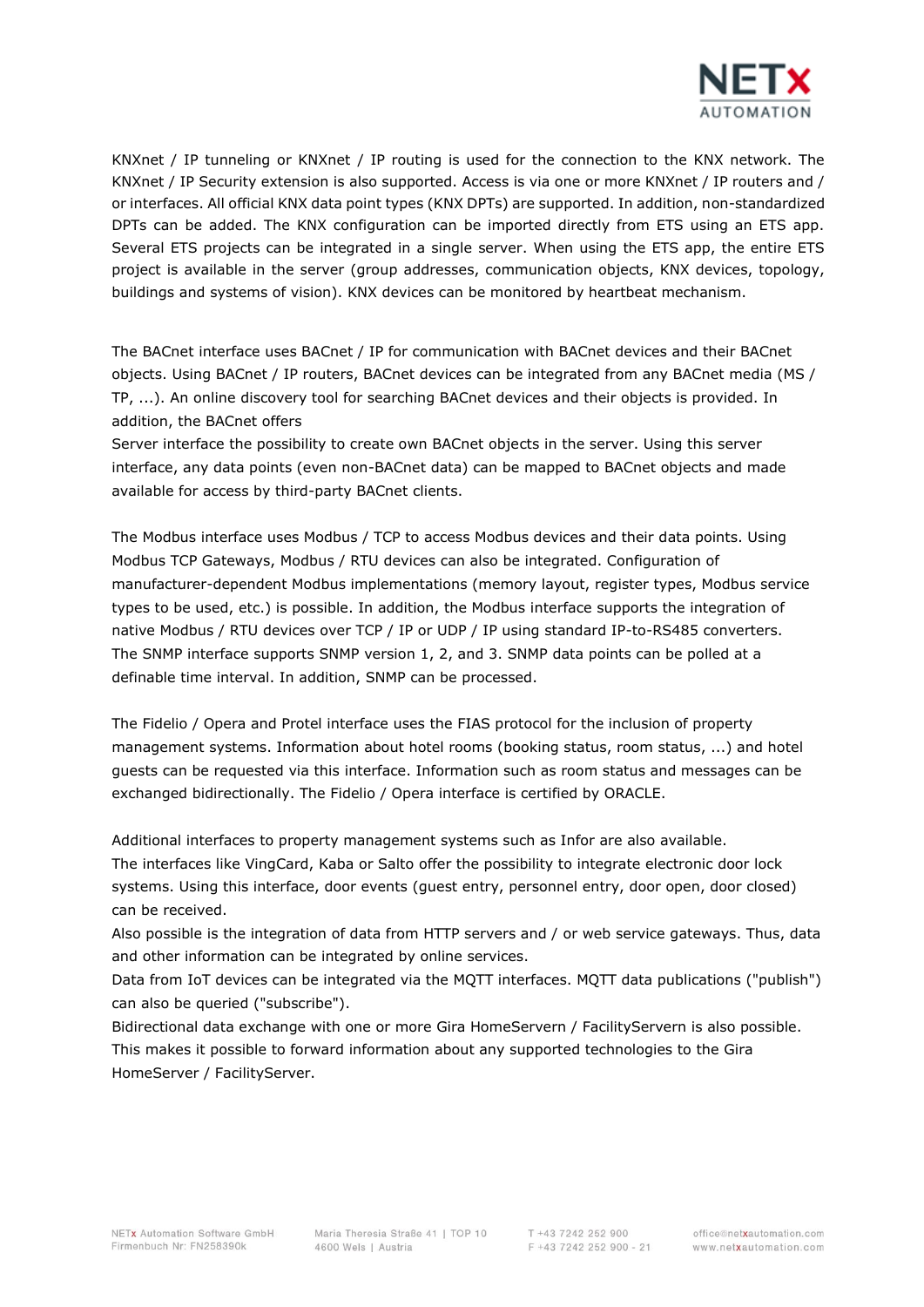

In addition to these native interfaces, additional protocols such as DALI, DMX, EnOcean and M-Bus can be integrated via hardware gateways.

The modular design of the server allows the extension of the existing interfaces. This can be done using LUA programs or  $C \#$  via a .NET API.

The processed data points can be made available to management clients via open interfaces. The following management interfaces are available:

- OPC DA and OPC UA
- BACnet / IP
- oBIX
- MQTT
- Web services
- Proprietary TCP / IP interface

Any number of management clients can be connected via these interfaces.

For large projects with different parts of buildings and projects with multiple buildings that are spread over a wide area, multiple servers can be connected via a Wide Area Network (WAN). By means of clustering, data and information between the servers can be exchanged bidirectionally. It is also possible to define a hierarchy of servers where the main server aggregates the data points from different sub-servers.

Redundant configuration is also supported.

All integrated data points can be further processed in the server. It is possible to link data points including automatic data type conversion. The following modules and functions are available for implementing building management functions:

# **Visualization**

All components for creating and showing visualizations are included in the NETx BMS Platform. The Web Manager of the NETx BMS Platform is used to manage the visualization projects, the users and client connections. It also embeds a web server that provides the web-based visualizations to the web clients. The web engine only uses HTML and JavaScript for the visualization. So, each device with standard web browser can serve as a visualization client.

#### **User administration**

The user access rights can be restricted. In addition to the administrator, users with limited rights can be defined. Certain areas of the visualization can be shown individually or hidden for different users.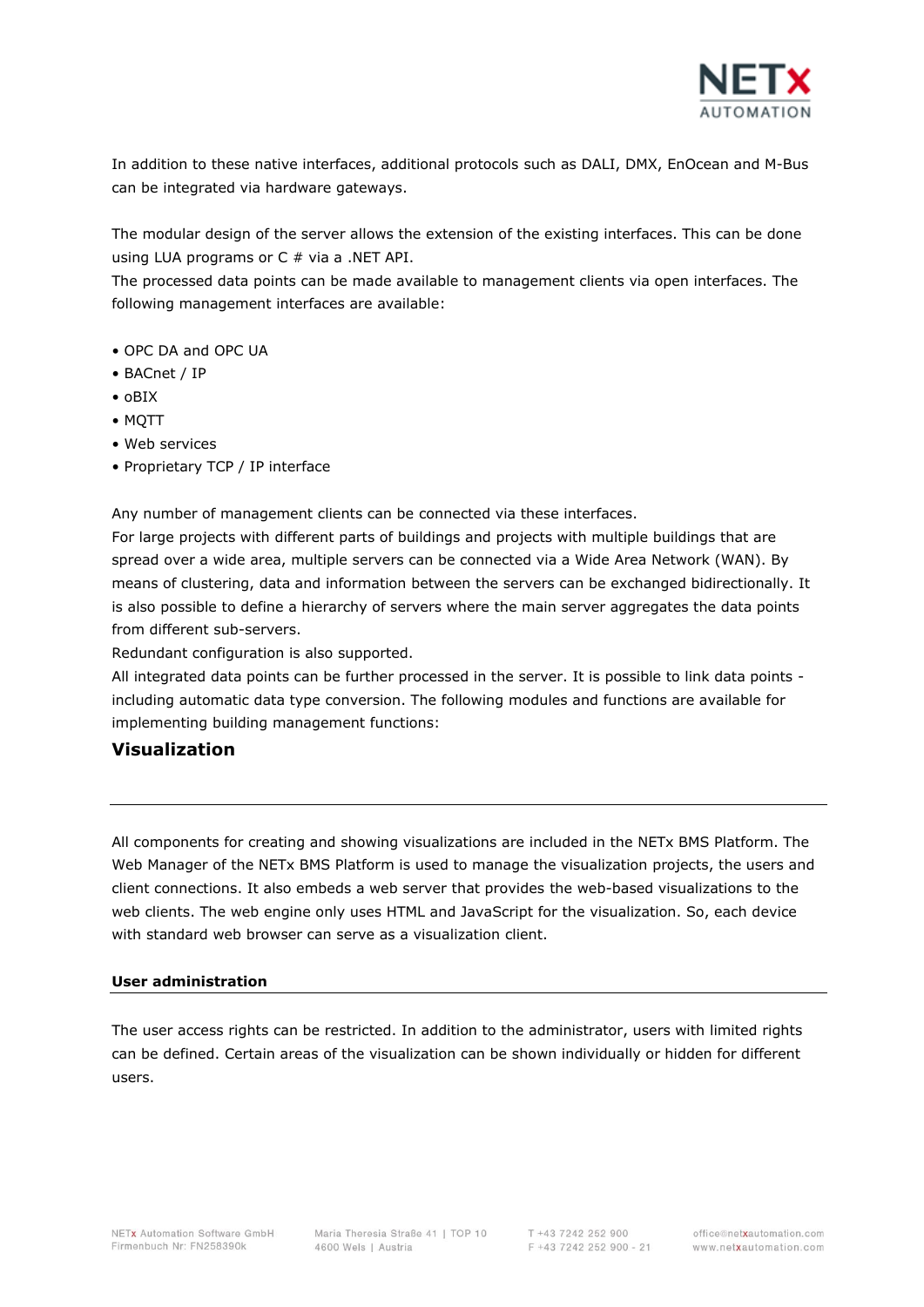

# **Control elements**

For providing a visualization, you can use many different graphical control elements. In addition to labels, buttons, sliders and images, extended elements like analog instruments, Link Area, Multi-Picture, Multi-Internet and RGB Controls can be used.

#### **Usability**

By drag & drop, data points can easily be linked with control elements. Within short time, you can generate and modify professional visualizations. Using self-created components and master pages, customer-specific layouts can be defined in order to define a customized look & feel. User-defined control elements can be grouped and saved as components in libraries. Using this concept, you can use these components again in other projects. Furthermore, the language of the editor can be changed.

#### **Multiple views**

The visualization supports the use of multiple views. These views help to present the visualization to the end user in a clear and structured way. Views can be shown in separated Window dialogs or browser tabs. The use of multiple screens is possible too. Views are available within web based and PC based visualizations.

#### **Auto scaling**

As every Windows PC and device with standard web browser is usable as a visualization client, the screen resolution may vary. Therefore, the PC and web based visualization supports auto scaling. You do not have to worry about the required resolution before creating your visualization. Your visualization is dynamically adjusted to the resolution of the utilized hardware.

#### **Vector graphic**

Within the visualization, vector graphic like SVG files can be included as background or images for defining the button appearance. In addition, AutoCAD files can be imported. Vector graphic elements have the advantage that they are scaling within showing graphical artifacts.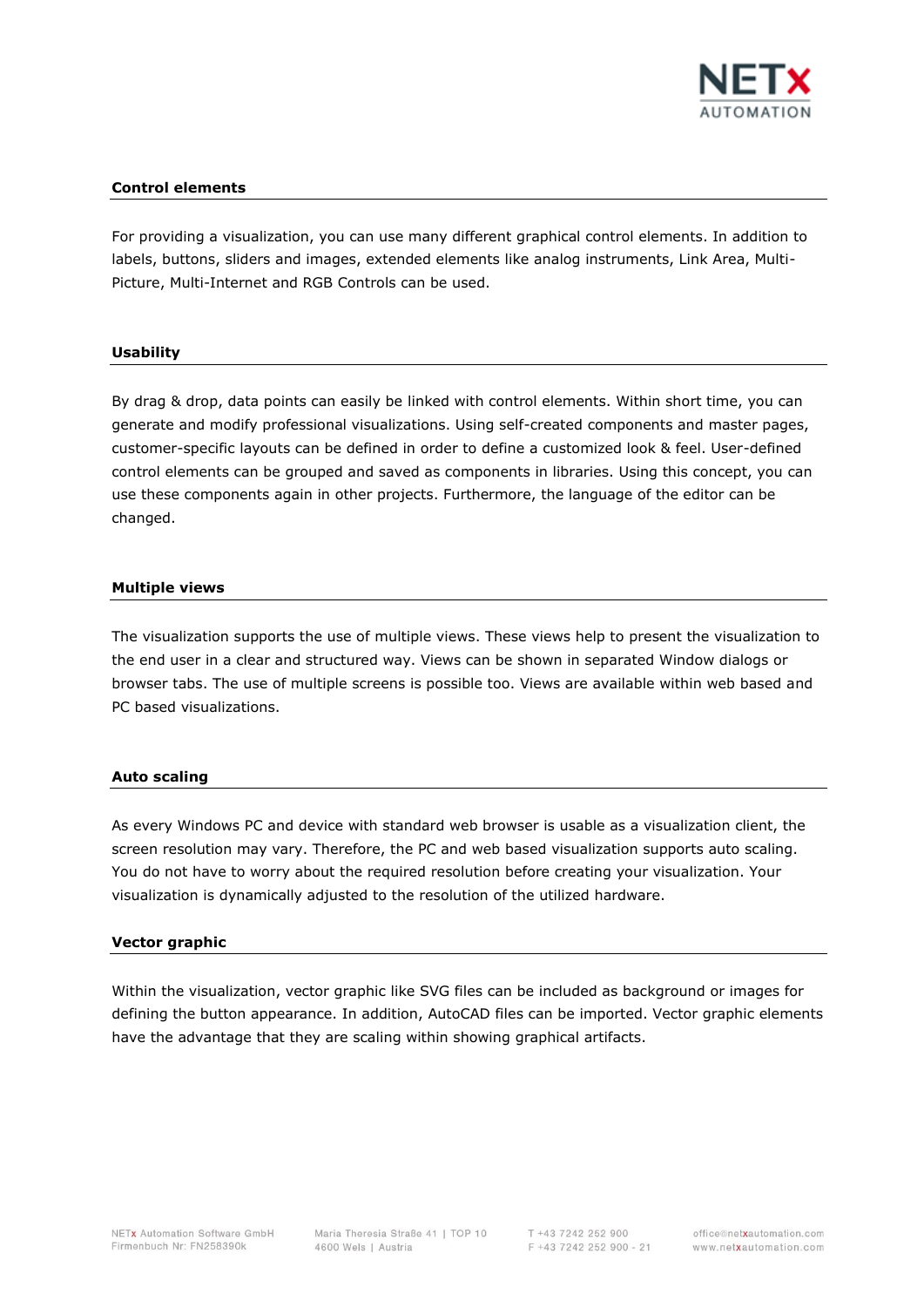

# **Web Manager for BMS functions and remote Diagnosis**

The NETx BMS Platform provides a sophisticated web-based user interface for managing the BMS functions. The Web Manager can be accessed by any client with a web browser. To avoid a malicious use of this web interface TLS secured https and user authentication is available. After entering username and password, the Web Manager provides multiple socalled Web Manager Apps.

# **Visualization Manager**

Within this app, the visualizations projects are managed, the available devices are configured, the current connections can be monitored, and the available visualization users can be managed. In addition, visualization configurations can be defined. A configuration contains dedicated parameters that influence the behaviour of the visualization runtime (e.g. how alarm notifications are handled) and the user access rights.

# **Alarms:**

Within the alarm app, alarms as well as their conditions and actions can be created and managed. To get an overview of alarm states, all currently configured alarms can be visualized within an alarm list. The alarm list is divided into the new list, old list and the history. The presentation of these lists follows the standard VDI/VDE 3699.

# **Schedule**

Within the scheduler, time based as well as so called conditional events can be defined. A time-based event can be a simple timer, a start-stop event or a cyclic event. A condition event triggers an action whenever a dedicated condition is fulfilled. All events can be presented in a list view called event program. Time based events can also be visualized within a calendar view.

# **Trending**

A trend has the aim to store past values of a data point. The NETx BMS Platform stores these historical values within the SQL database. The trending app is responsible for creating and managing these trends. In addition to store all data point changes, other storing schemes like change of value (COV), sampling, ... are possible too. To analyse these historical values and to present them to the user, trending charts and tables are available. For a deeper analysis, different trends can be combined within a single chart. Comparing values of the same trend for different time periods is also possible.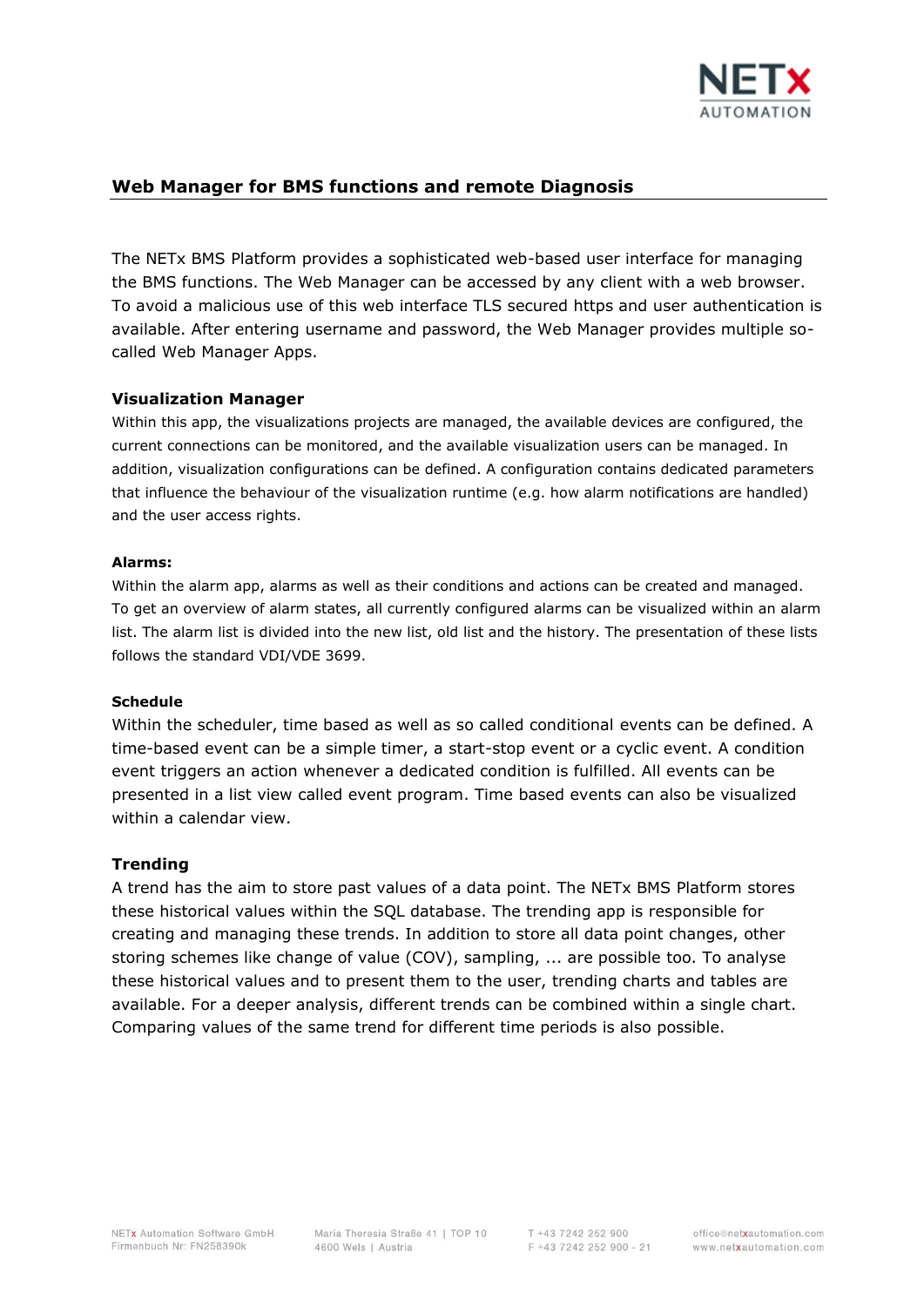

#### **Reporting**

Using the reporting app, reports that show trending and historical data point values are managed. Based on predefined report templates, alarm and trending reports as well as reports for showing DALI testing results can be generated. In addition, so called report instances can be configured that can be triggered by the Scheduler to generate reports in a periodical interval. A sophisticated report designer is also included for generating your own report designs and templates.

#### **Diagnosis**

Monitoring the current state of your system is of utmost importance. Therefore, the Web Manager includes a Diagnosis app which can be used to check and observe the system behaviour. The gateway manager shows the connection state of all router and interfaces used to access the building automation system. The embedded Item Tree can be used to take look at the current data point values and their properties. For analysing problem and unexpected behaviour, the log files for the Core Server and other system components can be displayed and downloaded.

#### **Templates**

Implementing BMS functions for large building automation projects with lots of data points can be a time-consuming task. To speed up the integration process, templates can be used. A template is a generic definition which contains variables. A template does not provide a dedicated function, but it can be used to generate several instances in an automatic way. During the instantiation of a template, an Excel list that contains the values for the template variables must be provided. For each list entry, a definition is created where the variable values are substituted. Using this concept, it is possible to create hundreds or even thousands of alarms, time-based events, trends, ... with just a few clicks.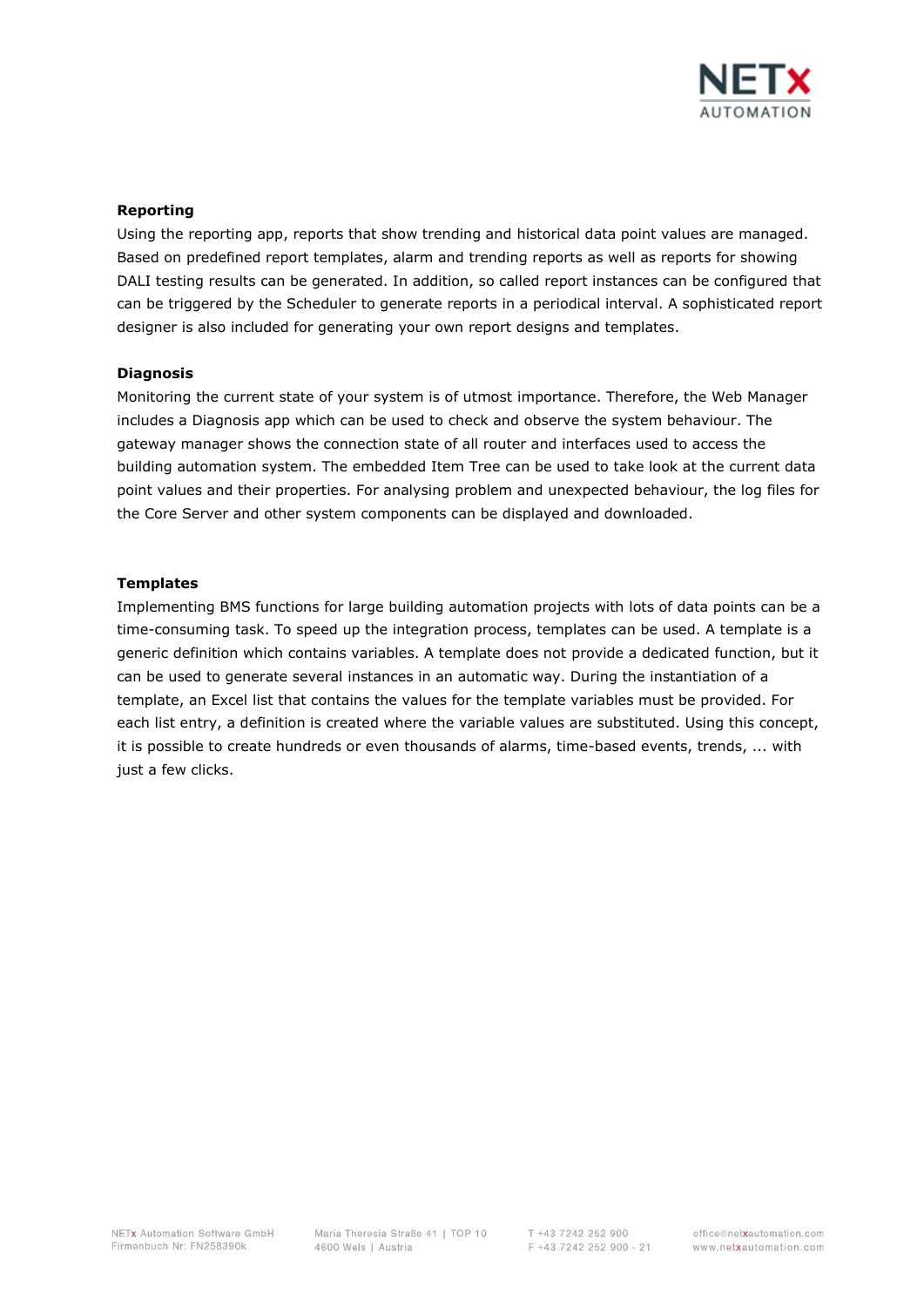

#### **NETxAutomation**

Software GmbH Maria Theresia Straße 41 4600 Wels | Austria T +43 7242 252 900 office@netxautomation.com www.netxautomation.com

# **Product:**

NETx BMS Platform 2018 Version: ............ Software Protection: ............ Product ID: .............

#### **Definition of the product version:**

Number of data points and number of visualization clients Licensed Data Points: Number of KNX group addresses, BACnet objects, Modbus data points, SNMP data points.

# **Software Protection:**

Hardlock (with USB dongle) or Softlock (hardware-dependent software code)

# **Optional modules:**

LaMPs Module Metering Module Shutter Control

# **Optional interfaces:**

Interface LaMPS Interface MaRS Interface Fidelio / Opera Interface Protel Interface Infor Interface VingCard Interface Salto Interface Kaba